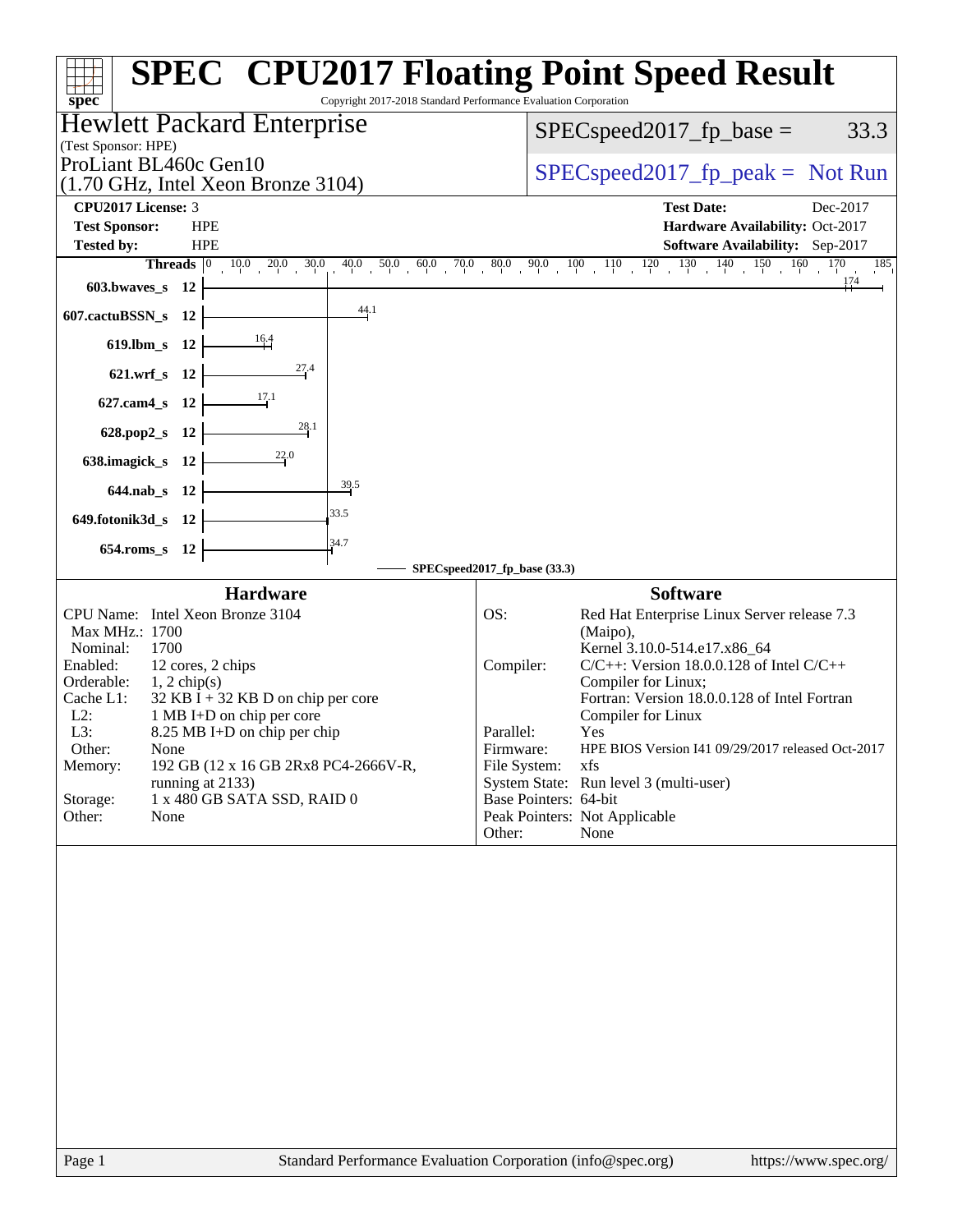Copyright 2017-2018 Standard Performance Evaluation Corporation

### Hewlett Packard Enterprise

(Test Sponsor: HPE)

(1.70 GHz, Intel Xeon Bronze 3104)

 $SPEC speed2017_fp\_base = 33.3$ 

## ProLiant BL460c Gen10  $SPEC speed2017_fp\_peak = Not Run$

**[CPU2017 License:](http://www.spec.org/auto/cpu2017/Docs/result-fields.html#CPU2017License)** 3 **[Test Date:](http://www.spec.org/auto/cpu2017/Docs/result-fields.html#TestDate)** Dec-2017 **[Test Sponsor:](http://www.spec.org/auto/cpu2017/Docs/result-fields.html#TestSponsor)** HPE **[Hardware Availability:](http://www.spec.org/auto/cpu2017/Docs/result-fields.html#HardwareAvailability)** Oct-2017 **[Tested by:](http://www.spec.org/auto/cpu2017/Docs/result-fields.html#Testedby)** HPE **[Software Availability:](http://www.spec.org/auto/cpu2017/Docs/result-fields.html#SoftwareAvailability)** Sep-2017

#### **[Results Table](http://www.spec.org/auto/cpu2017/Docs/result-fields.html#ResultsTable)**

|                                    | <b>Base</b>                |                |                |                | <b>Peak</b> |                |       |                |                |              |                |              |                |              |
|------------------------------------|----------------------------|----------------|----------------|----------------|-------------|----------------|-------|----------------|----------------|--------------|----------------|--------------|----------------|--------------|
| <b>Benchmark</b>                   | <b>Threads</b>             | <b>Seconds</b> | Ratio          | <b>Seconds</b> | Ratio       | <b>Seconds</b> | Ratio | <b>Threads</b> | <b>Seconds</b> | <b>Ratio</b> | <b>Seconds</b> | <b>Ratio</b> | <b>Seconds</b> | <b>Ratio</b> |
| $603.bwaves$ s                     | 12                         | 324            | 182            | <u>339</u>     | 174         | 342            | 172   |                |                |              |                |              |                |              |
| 607.cactuBSSN s                    | 12                         | 378            | 44.2           | 378            | 44.1        | 378            | 44.1  |                |                |              |                |              |                |              |
| $619.1$ bm s                       | 12                         | 285            | 18.4           | 321            | 16.3        | 320            | 16.4  |                |                |              |                |              |                |              |
| $621.wrf$ s                        | 12                         | 483            | 27.4           | 481            | 27.5        | 484            | 27.3  |                |                |              |                |              |                |              |
| $627.cam4_s$                       | 12                         | 518            | 17.1           | 519            | 17.1        | 520            | 17.1  |                |                |              |                |              |                |              |
| $628.pop2_s$                       | 12                         | 421            | 28.2           | 422            | 28.1        | 424            | 28.0  |                |                |              |                |              |                |              |
| 638.imagick_s                      | 12                         | 656            | 22.0           | 657            | 22.0        | 660            | 21.9  |                |                |              |                |              |                |              |
| $644$ .nab s                       | 12                         | 443            | 39.5           | 442            | 39.5        | 441            | 39.6  |                |                |              |                |              |                |              |
| 649.fotonik3d s                    | 12                         | 272            | 33.6           | 272            | 33.5        | 275            | 33.2  |                |                |              |                |              |                |              |
| $654$ .roms s                      | 12                         | 454            | 34.7           | 454            | 34.7        | 459            | 34.3  |                |                |              |                |              |                |              |
| $SPEC speed2017$ fp base =<br>33.3 |                            |                |                |                |             |                |       |                |                |              |                |              |                |              |
|                                    | $SPECspeed2017_fp\_peak =$ |                | <b>Not Run</b> |                |             |                |       |                |                |              |                |              |                |              |

Results appear in the [order in which they were run.](http://www.spec.org/auto/cpu2017/Docs/result-fields.html#RunOrder) Bold underlined text [indicates a median measurement](http://www.spec.org/auto/cpu2017/Docs/result-fields.html#Median).

#### **[Operating System Notes](http://www.spec.org/auto/cpu2017/Docs/result-fields.html#OperatingSystemNotes)**

Stack size set to unlimited using "ulimit -s unlimited"

Transparent Huge Pages enabled by default

Filesystem page cache cleared with:

 shell invocation of 'sync; echo 3 > /proc/sys/vm/drop\_caches' prior to run irqbalance service stopped using "systemctl stop irqbalance.service"

Used throughput-performance profile for tuned-adm: "tuned-adm profile throughput-performance profile"

#### **[General Notes](http://www.spec.org/auto/cpu2017/Docs/result-fields.html#GeneralNotes)**

Environment variables set by runcpu before the start of the run: KMP\_AFFINITY = "granularity=fine,compact" LD\_LIBRARY\_PATH = "/root/cpu2017/lib/ia32:/root/cpu2017/lib/intel64:/root/cpu2017/je5.0.1-32:/root/cpu2017/je5.0.1-64" OMP\_STACKSIZE = "192M"

 Binaries compiled on a system with 1x Intel Core i7-4790 CPU + 32GB RAM memory using Redhat Enterprise Linux 7.4 No: The test sponsor attests, as of date of publication, that CVE-2017-5754 (Meltdown) is mitigated in the system as tested and documented. No: The test sponsor attests, as of date of publication, that CVE-2017-5753 (Spectre variant 1) is mitigated in the system as tested and documented. No: The test sponsor attests, as of date of publication, that CVE-2017-5715 (Spectre variant 2) is mitigated in the system as tested and documented.

This benchmark result is intended to provide perspective on past performance using the historical hardware and/or software described on this result page.

**(Continued on next page)**

| Page 2<br>Standard Performance Evaluation Corporation (info@spec.org)<br>https://www.spec.org/ |
|------------------------------------------------------------------------------------------------|
|------------------------------------------------------------------------------------------------|

**[spec](http://www.spec.org/)**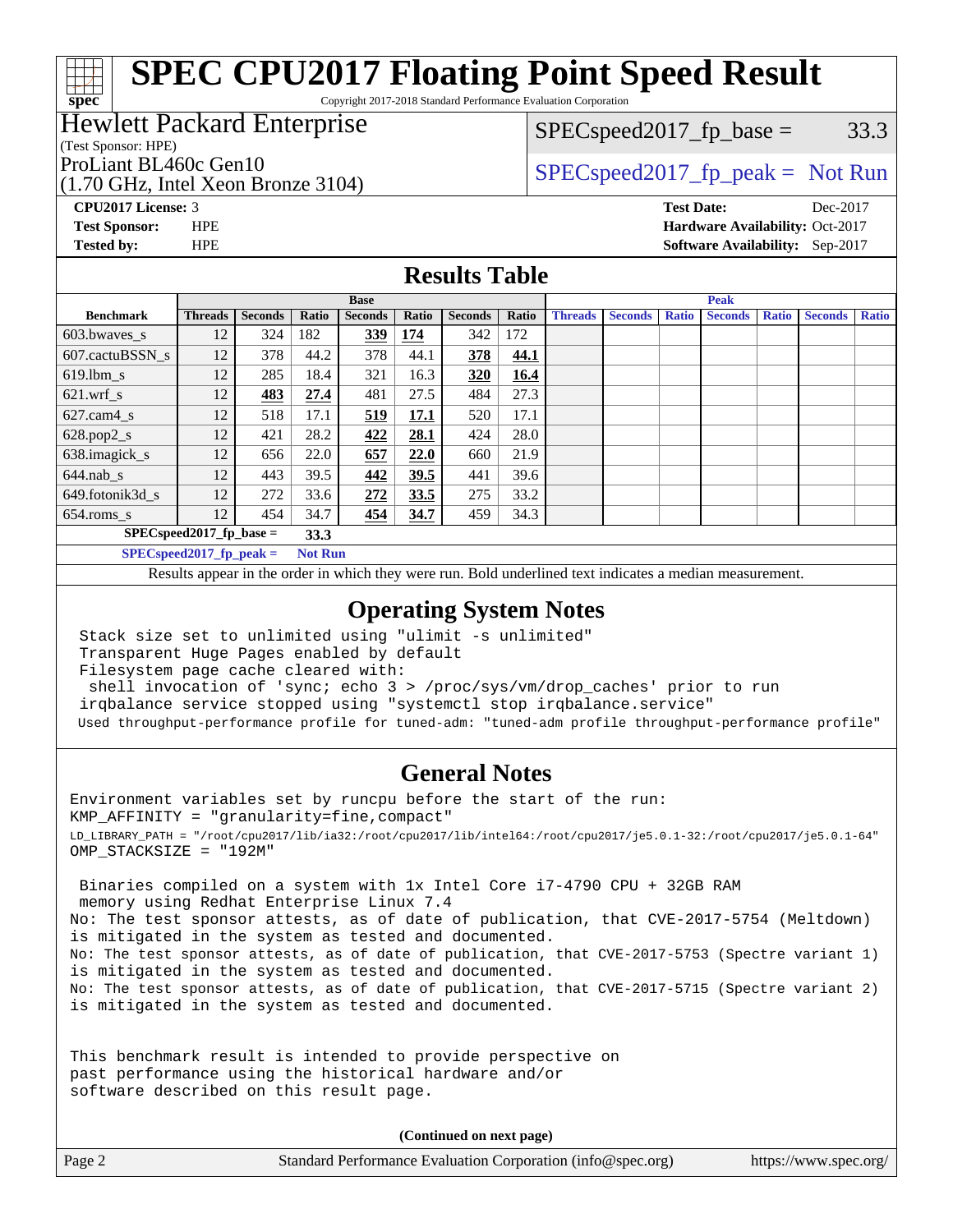Copyright 2017-2018 Standard Performance Evaluation Corporation

#### Hewlett Packard Enterprise

 $SPEC speed2017_fp\_base = 33.3$ 

(Test Sponsor: HPE) (1.70 GHz, Intel Xeon Bronze 3104)

ProLiant BL460c Gen10  $SPEC speed2017_fp\_peak = Not Run$ 

**[spec](http://www.spec.org/)**

**[Tested by:](http://www.spec.org/auto/cpu2017/Docs/result-fields.html#Testedby)** HPE **[Software Availability:](http://www.spec.org/auto/cpu2017/Docs/result-fields.html#SoftwareAvailability)** Sep-2017

**[CPU2017 License:](http://www.spec.org/auto/cpu2017/Docs/result-fields.html#CPU2017License)** 3 **[Test Date:](http://www.spec.org/auto/cpu2017/Docs/result-fields.html#TestDate)** Dec-2017 **[Test Sponsor:](http://www.spec.org/auto/cpu2017/Docs/result-fields.html#TestSponsor)** HPE **[Hardware Availability:](http://www.spec.org/auto/cpu2017/Docs/result-fields.html#HardwareAvailability)** Oct-2017

#### **[General Notes \(Continued\)](http://www.spec.org/auto/cpu2017/Docs/result-fields.html#GeneralNotes)**

The system as described on this result page was formerly generally available. At the time of this publication, it may not be shipping, and/or may not be supported, and/or may fail to meet other tests of General Availability described in the SPEC OSG Policy document, <http://wwww.spec.org/osg/policy.htm.>

This measured result may not be representative of the result that would be measured were this benchmark run with hardware and software available as of the publication date.

#### **[Platform Notes](http://www.spec.org/auto/cpu2017/Docs/result-fields.html#PlatformNotes)**

```
BIOS Configuration:
Thermal Configuration set to Maximum Cooling
LLC Prefetch set to Enabled
LLC Dead Line Allocation set to Disabled
Memory Patrol Scrubbing set to Disabled
 Workload Profile set to General Peak Frequency Compute
 Energy/Performance Bias set to Maximum Performance
 Workload Profile set to Custom
 NUMA Group Size Optimization set to Flat
 Sysinfo program /root/cpu2017/bin/sysinfo
Rev: r5797 of 2017-06-14 96c45e4568ad54c135fd618bcc091c0f
 running on localhost.localdomain Fri Dec 15 16:04:30 2017
 SUT (System Under Test) info as seen by some common utilities.
 For more information on this section, see
   https://www.spec.org/cpu2017/Docs/config.html#sysinfo
 From /proc/cpuinfo
   model name : Intel(R) Xeon(R) Bronze 3104 CPU @ 1.70GHz
       2 "physical id"s (chips)
       12 "processors"
    cores, siblings (Caution: counting these is hw and system dependent. The following
    excerpts from /proc/cpuinfo might not be reliable. Use with caution.)
      cpu cores : 6
       siblings : 6
      physical 0: cores 0 1 2 3 4 5
      physical 1: cores 0 1 2 3 4 5
 From lscpu:
     Architecture: x86_64
     CPU op-mode(s): 32-bit, 64-bit
    Byte Order: Little Endian
                                  (Continued on next page)
```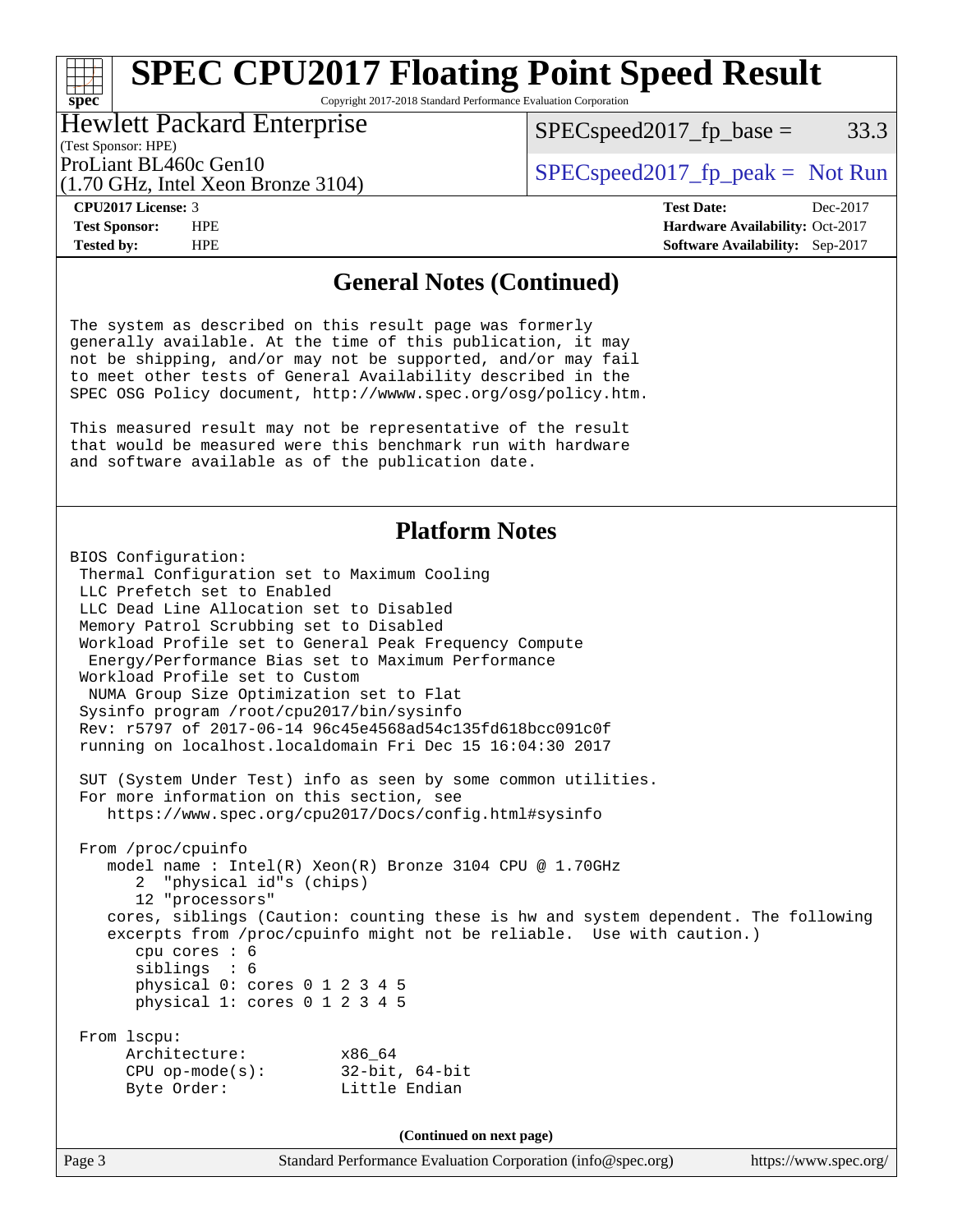Copyright 2017-2018 Standard Performance Evaluation Corporation

## Hewlett Packard Enterprise

 $SPECspeed2017_fp\_base = 33.3$ 

(Test Sponsor: HPE)

(1.70 GHz, Intel Xeon Bronze 3104)

ProLiant BL460c Gen10  $SPEC speed2017_fp\_peak = Not Run$ 

**[spec](http://www.spec.org/)**

**[CPU2017 License:](http://www.spec.org/auto/cpu2017/Docs/result-fields.html#CPU2017License)** 3 **[Test Date:](http://www.spec.org/auto/cpu2017/Docs/result-fields.html#TestDate)** Dec-2017 **[Test Sponsor:](http://www.spec.org/auto/cpu2017/Docs/result-fields.html#TestSponsor)** HPE **[Hardware Availability:](http://www.spec.org/auto/cpu2017/Docs/result-fields.html#HardwareAvailability)** Oct-2017 **[Tested by:](http://www.spec.org/auto/cpu2017/Docs/result-fields.html#Testedby)** HPE **[Software Availability:](http://www.spec.org/auto/cpu2017/Docs/result-fields.html#SoftwareAvailability)** Sep-2017

#### **[Platform Notes \(Continued\)](http://www.spec.org/auto/cpu2017/Docs/result-fields.html#PlatformNotes)**

| CPU(s):<br>On-line $CPU(s)$ list:<br>Thread(s) per core:<br>$Core(s)$ per socket:<br>Socket(s):<br>NUMA $node(s):$<br>Vendor ID:<br>CPU family:                                                                                                                                                                                                                        | 12<br>$0 - 11$<br>1<br>6<br>2<br>2<br>GenuineIntel<br>6                                                                                       |
|------------------------------------------------------------------------------------------------------------------------------------------------------------------------------------------------------------------------------------------------------------------------------------------------------------------------------------------------------------------------|-----------------------------------------------------------------------------------------------------------------------------------------------|
| Model:<br>Model name:<br>Stepping:<br>CPU MHz:<br>BogoMIPS:<br>Virtualization:<br>L1d cache:<br>Lli cache:<br>L2 cache:<br>L3 cache:<br>NUMA node0 CPU(s):<br>NUMA nodel CPU(s):                                                                                                                                                                                       | 85<br>$Intel(R) Xeon(R) Bronze 3104 CPU @ 1.70GHz$<br>4<br>1700.000<br>3405.17<br>$VT - x$<br>32K<br>32K<br>1024K<br>8448K<br>$0 - 5$<br>6-11 |
| /proc/cpuinfo cache data<br>cache size : 8448 KB<br>From numactl --hardware<br>physical chip.<br>$available: 2 nodes (0-1)$<br>node 0 cpus: 0 1 2 3 4 5<br>node 0 size: 97964 MB<br>node 0 free: 94347 MB<br>node 1 cpus: 6 7 8 9 10 11<br>node 1 size: 98303 MB<br>node 1 free: 93263 MB<br>node distances:<br>node<br>$0\qquad1$<br>0:<br>10<br>21<br>1:<br>21<br>10 | WARNING: a numactl 'node' might or might not correspond to a                                                                                  |
| From /proc/meminfo<br>MemTotal:<br>197575964 kB<br>$\Omega$<br>HugePages_Total:<br>Hugepagesize:<br>2048 kB                                                                                                                                                                                                                                                            |                                                                                                                                               |
| From /etc/*release* /etc/*version*<br>os-release:<br>NAME="Red Hat Enterprise Linux Server"<br>VERSION="7.3 (Maipo)"                                                                                                                                                                                                                                                   |                                                                                                                                               |
|                                                                                                                                                                                                                                                                                                                                                                        | (Continued on next page)                                                                                                                      |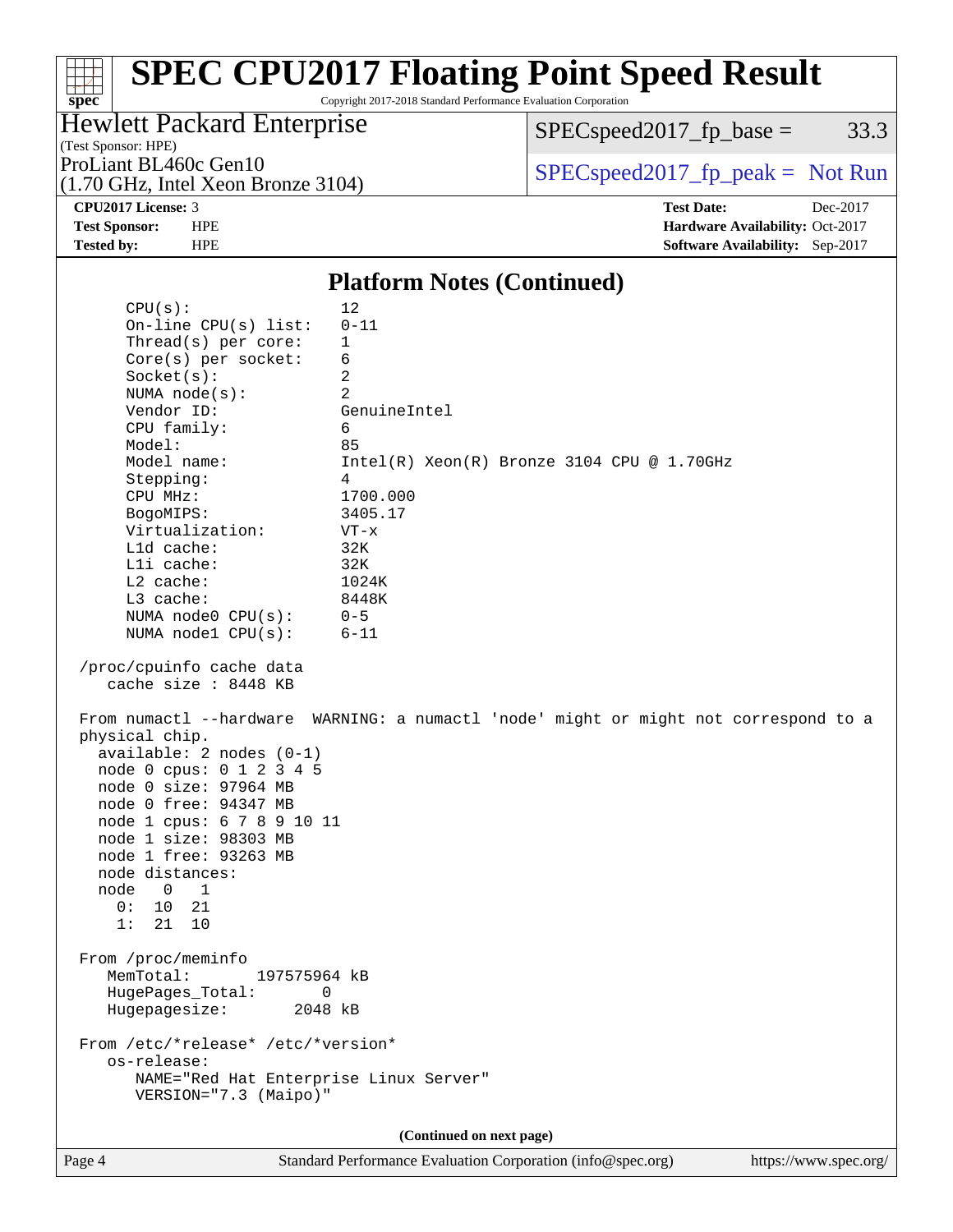Copyright 2017-2018 Standard Performance Evaluation Corporation

### Hewlett Packard Enterprise

 $SPEC speed2017_fp\_base = 33.3$ 

(Test Sponsor: HPE) (1.70 GHz, Intel Xeon Bronze 3104)

ProLiant BL460c Gen10  $SPEC speed2017_fp\_peak = Not Run$ 

**[CPU2017 License:](http://www.spec.org/auto/cpu2017/Docs/result-fields.html#CPU2017License)** 3 **[Test Date:](http://www.spec.org/auto/cpu2017/Docs/result-fields.html#TestDate)** Dec-2017 **[Test Sponsor:](http://www.spec.org/auto/cpu2017/Docs/result-fields.html#TestSponsor)** HPE **[Hardware Availability:](http://www.spec.org/auto/cpu2017/Docs/result-fields.html#HardwareAvailability)** Oct-2017 **[Tested by:](http://www.spec.org/auto/cpu2017/Docs/result-fields.html#Testedby)** HPE **[Software Availability:](http://www.spec.org/auto/cpu2017/Docs/result-fields.html#SoftwareAvailability)** Sep-2017

#### **[Platform Notes \(Continued\)](http://www.spec.org/auto/cpu2017/Docs/result-fields.html#PlatformNotes)**

 ID="rhel" ID\_LIKE="fedora" VERSION\_ID="7.3" PRETTY\_NAME="Red Hat Enterprise Linux Server 7.3 (Maipo)" ANSI\_COLOR="0;31" CPE\_NAME="cpe:/o:redhat:enterprise\_linux:7.3:GA:server" redhat-release: Red Hat Enterprise Linux Server release 7.3 (Maipo) system-release: Red Hat Enterprise Linux Server release 7.3 (Maipo) system-release-cpe: cpe:/o:redhat:enterprise\_linux:7.3:ga:server uname -a: Linux localhost.localdomain 3.10.0-514.el7.x86\_64 #1 SMP Wed Oct 19 11:24:13 EDT 2016 x86\_64 x86\_64 x86\_64 GNU/Linux run-level 3 Dec 15 10:22 SPEC is set to: /root/cpu2017 Filesystem Type Size Used Avail Use% Mounted on /dev/sda4 xfs 442G 30G 413G 7% / Additional information from dmidecode follows. WARNING: Use caution when you interpret this section. The 'dmidecode' program reads system data which is "intended to allow hardware to be accurately determined", but the intent may not be met, as there are frequent changes to hardware, firmware, and the "DMTF SMBIOS" standard. BIOS HPE I41 09/29/2017 Memory: 4x UNKNOWN NOT AVAILABLE 12x UNKNOWN NOT AVAILABLE 16 GB 2 rank 2666, configured at 2133 (End of data from sysinfo program)

#### **[Compiler Version Notes](http://www.spec.org/auto/cpu2017/Docs/result-fields.html#CompilerVersionNotes)**

| CC $619.1$ bm $s(base)$ $638.1$ magick $s(base)$ $644.$ nab $s(base)$                                                      |  |  |  |  |  |
|----------------------------------------------------------------------------------------------------------------------------|--|--|--|--|--|
| icc (ICC) 18.0.0 20170811<br>Copyright (C) 1985-2017 Intel Corporation. All rights reserved.                               |  |  |  |  |  |
| FC 607.cactuBSSN s(base)                                                                                                   |  |  |  |  |  |
| icpc (ICC) 18.0.0 20170811<br>Copyright (C) 1985-2017 Intel Corporation. All rights reserved.<br>icc (ICC) 18.0.0 20170811 |  |  |  |  |  |
| (Continued on next page)                                                                                                   |  |  |  |  |  |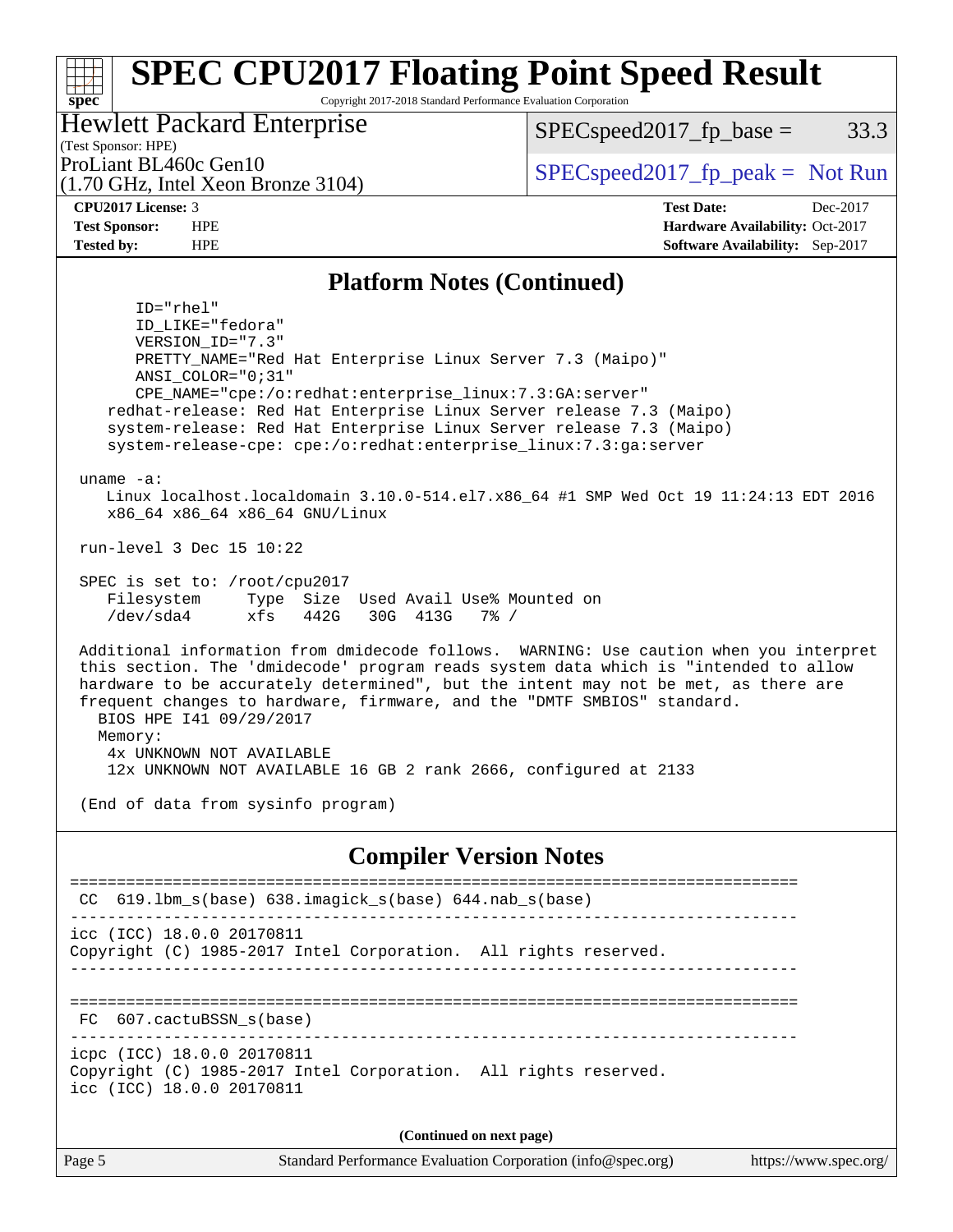Copyright 2017-2018 Standard Performance Evaluation Corporation

Hewlett Packard Enterprise

 $SPEC speed2017_fp\_base = 33.3$ 

(Test Sponsor: HPE)

(1.70 GHz, Intel Xeon Bronze 3104)

ProLiant BL460c Gen10  $SPEC speed2017_fp\_peak = Not Run$ 

**[CPU2017 License:](http://www.spec.org/auto/cpu2017/Docs/result-fields.html#CPU2017License)** 3 **[Test Date:](http://www.spec.org/auto/cpu2017/Docs/result-fields.html#TestDate)** Dec-2017 **[Test Sponsor:](http://www.spec.org/auto/cpu2017/Docs/result-fields.html#TestSponsor)** HPE **[Hardware Availability:](http://www.spec.org/auto/cpu2017/Docs/result-fields.html#HardwareAvailability)** Oct-2017 **[Tested by:](http://www.spec.org/auto/cpu2017/Docs/result-fields.html#Testedby)** HPE **[Software Availability:](http://www.spec.org/auto/cpu2017/Docs/result-fields.html#SoftwareAvailability)** Sep-2017

#### **[Compiler Version Notes \(Continued\)](http://www.spec.org/auto/cpu2017/Docs/result-fields.html#CompilerVersionNotes)**

| ifort (IFORT) 18.0.0 20170811 | Copyright (C) 1985-2017 Intel Corporation. All rights reserved. |  |
|-------------------------------|-----------------------------------------------------------------|--|
|                               | Copyright (C) 1985-2017 Intel Corporation. All rights reserved. |  |
|                               |                                                                 |  |
|                               | FC 603.bwaves s(base) 649.fotonik3d s(base) 654.roms s(base)    |  |
| ifort (IFORT) 18.0.0 20170811 |                                                                 |  |
|                               | Copyright (C) 1985-2017 Intel Corporation. All rights reserved. |  |
|                               |                                                                 |  |
|                               |                                                                 |  |

CC 621.wrf\_s(base) 627.cam4\_s(base) 628.pop2\_s(base)

----------------------------------------------------------------------------- ifort (IFORT) 18.0.0 20170811 Copyright (C) 1985-2017 Intel Corporation. All rights reserved. icc (ICC) 18.0.0 20170811 Copyright (C) 1985-2017 Intel Corporation. All rights reserved. ------------------------------------------------------------------------------

## **[Base Compiler Invocation](http://www.spec.org/auto/cpu2017/Docs/result-fields.html#BaseCompilerInvocation)**

[C benchmarks](http://www.spec.org/auto/cpu2017/Docs/result-fields.html#Cbenchmarks): [icc](http://www.spec.org/cpu2017/results/res2018q2/cpu2017-20171226-02259.flags.html#user_CCbase_intel_icc_18.0_66fc1ee009f7361af1fbd72ca7dcefbb700085f36577c54f309893dd4ec40d12360134090235512931783d35fd58c0460139e722d5067c5574d8eaf2b3e37e92)

[Fortran benchmarks](http://www.spec.org/auto/cpu2017/Docs/result-fields.html#Fortranbenchmarks): [ifort](http://www.spec.org/cpu2017/results/res2018q2/cpu2017-20171226-02259.flags.html#user_FCbase_intel_ifort_18.0_8111460550e3ca792625aed983ce982f94888b8b503583aa7ba2b8303487b4d8a21a13e7191a45c5fd58ff318f48f9492884d4413fa793fd88dd292cad7027ca)

[Benchmarks using both Fortran and C](http://www.spec.org/auto/cpu2017/Docs/result-fields.html#BenchmarksusingbothFortranandC): [ifort](http://www.spec.org/cpu2017/results/res2018q2/cpu2017-20171226-02259.flags.html#user_CC_FCbase_intel_ifort_18.0_8111460550e3ca792625aed983ce982f94888b8b503583aa7ba2b8303487b4d8a21a13e7191a45c5fd58ff318f48f9492884d4413fa793fd88dd292cad7027ca) [icc](http://www.spec.org/cpu2017/results/res2018q2/cpu2017-20171226-02259.flags.html#user_CC_FCbase_intel_icc_18.0_66fc1ee009f7361af1fbd72ca7dcefbb700085f36577c54f309893dd4ec40d12360134090235512931783d35fd58c0460139e722d5067c5574d8eaf2b3e37e92)

[Benchmarks using Fortran, C, and C++:](http://www.spec.org/auto/cpu2017/Docs/result-fields.html#BenchmarksusingFortranCandCXX) [icpc](http://www.spec.org/cpu2017/results/res2018q2/cpu2017-20171226-02259.flags.html#user_CC_CXX_FCbase_intel_icpc_18.0_c510b6838c7f56d33e37e94d029a35b4a7bccf4766a728ee175e80a419847e808290a9b78be685c44ab727ea267ec2f070ec5dc83b407c0218cded6866a35d07) [icc](http://www.spec.org/cpu2017/results/res2018q2/cpu2017-20171226-02259.flags.html#user_CC_CXX_FCbase_intel_icc_18.0_66fc1ee009f7361af1fbd72ca7dcefbb700085f36577c54f309893dd4ec40d12360134090235512931783d35fd58c0460139e722d5067c5574d8eaf2b3e37e92) [ifort](http://www.spec.org/cpu2017/results/res2018q2/cpu2017-20171226-02259.flags.html#user_CC_CXX_FCbase_intel_ifort_18.0_8111460550e3ca792625aed983ce982f94888b8b503583aa7ba2b8303487b4d8a21a13e7191a45c5fd58ff318f48f9492884d4413fa793fd88dd292cad7027ca)

## **[Base Portability Flags](http://www.spec.org/auto/cpu2017/Docs/result-fields.html#BasePortabilityFlags)**

 603.bwaves\_s: [-DSPEC\\_LP64](http://www.spec.org/cpu2017/results/res2018q2/cpu2017-20171226-02259.flags.html#suite_basePORTABILITY603_bwaves_s_DSPEC_LP64) 607.cactuBSSN\_s: [-DSPEC\\_LP64](http://www.spec.org/cpu2017/results/res2018q2/cpu2017-20171226-02259.flags.html#suite_basePORTABILITY607_cactuBSSN_s_DSPEC_LP64) 619.lbm\_s: [-DSPEC\\_LP64](http://www.spec.org/cpu2017/results/res2018q2/cpu2017-20171226-02259.flags.html#suite_basePORTABILITY619_lbm_s_DSPEC_LP64) 621.wrf\_s: [-DSPEC\\_LP64](http://www.spec.org/cpu2017/results/res2018q2/cpu2017-20171226-02259.flags.html#suite_basePORTABILITY621_wrf_s_DSPEC_LP64) [-DSPEC\\_CASE\\_FLAG](http://www.spec.org/cpu2017/results/res2018q2/cpu2017-20171226-02259.flags.html#b621.wrf_s_baseCPORTABILITY_DSPEC_CASE_FLAG) [-convert big\\_endian](http://www.spec.org/cpu2017/results/res2018q2/cpu2017-20171226-02259.flags.html#user_baseFPORTABILITY621_wrf_s_convert_big_endian_c3194028bc08c63ac5d04de18c48ce6d347e4e562e8892b8bdbdc0214820426deb8554edfa529a3fb25a586e65a3d812c835984020483e7e73212c4d31a38223) 627.cam4\_s: [-DSPEC\\_LP64](http://www.spec.org/cpu2017/results/res2018q2/cpu2017-20171226-02259.flags.html#suite_basePORTABILITY627_cam4_s_DSPEC_LP64) [-DSPEC\\_CASE\\_FLAG](http://www.spec.org/cpu2017/results/res2018q2/cpu2017-20171226-02259.flags.html#b627.cam4_s_baseCPORTABILITY_DSPEC_CASE_FLAG) 628.pop2\_s: [-DSPEC\\_LP64](http://www.spec.org/cpu2017/results/res2018q2/cpu2017-20171226-02259.flags.html#suite_basePORTABILITY628_pop2_s_DSPEC_LP64) [-DSPEC\\_CASE\\_FLAG](http://www.spec.org/cpu2017/results/res2018q2/cpu2017-20171226-02259.flags.html#b628.pop2_s_baseCPORTABILITY_DSPEC_CASE_FLAG) [-convert big\\_endian](http://www.spec.org/cpu2017/results/res2018q2/cpu2017-20171226-02259.flags.html#user_baseFPORTABILITY628_pop2_s_convert_big_endian_c3194028bc08c63ac5d04de18c48ce6d347e4e562e8892b8bdbdc0214820426deb8554edfa529a3fb25a586e65a3d812c835984020483e7e73212c4d31a38223) [-assume byterecl](http://www.spec.org/cpu2017/results/res2018q2/cpu2017-20171226-02259.flags.html#user_baseFPORTABILITY628_pop2_s_assume_byterecl_7e47d18b9513cf18525430bbf0f2177aa9bf368bc7a059c09b2c06a34b53bd3447c950d3f8d6c70e3faf3a05c8557d66a5798b567902e8849adc142926523472)

**(Continued on next page)**

Page 6 Standard Performance Evaluation Corporation [\(info@spec.org\)](mailto:info@spec.org) <https://www.spec.org/>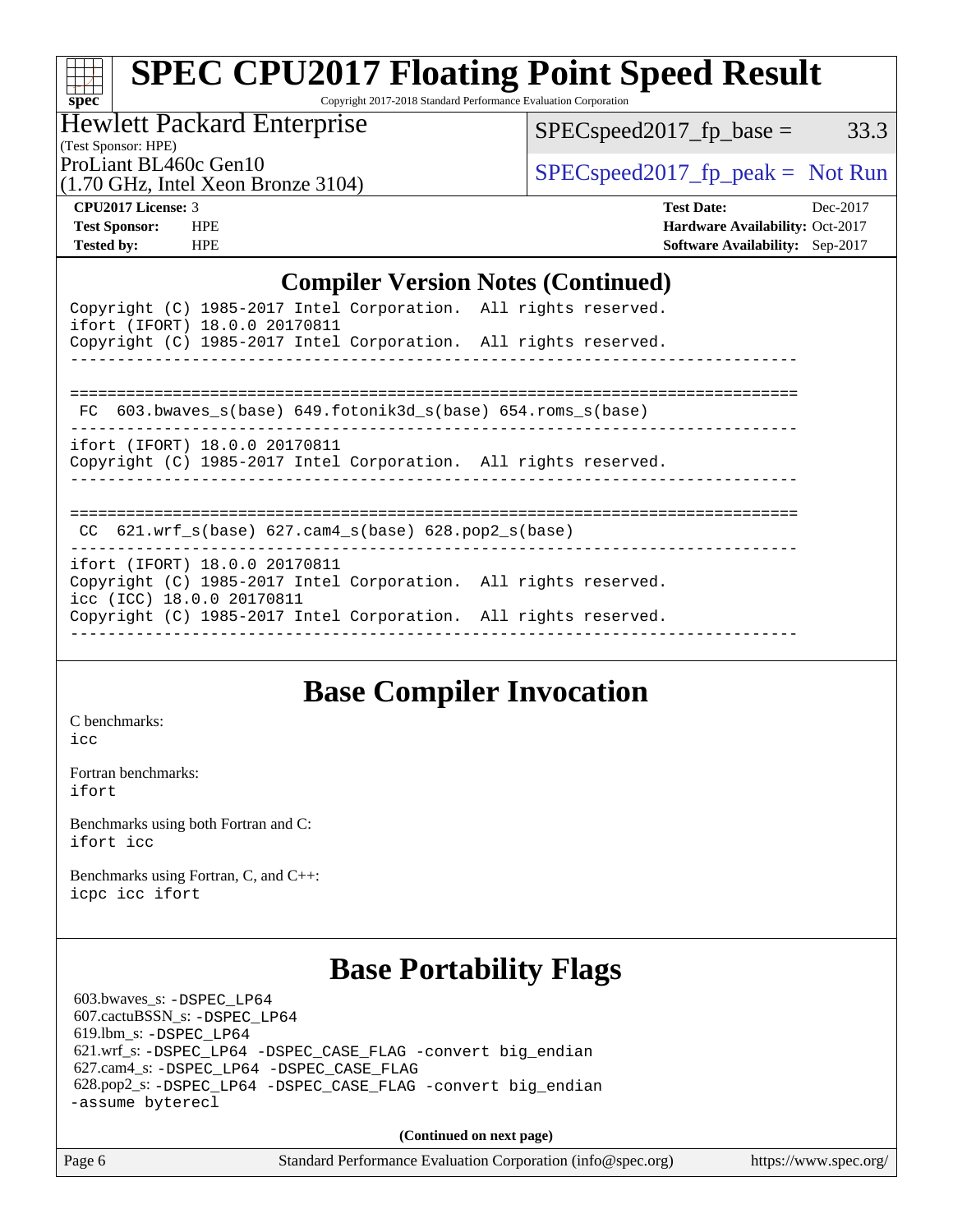Copyright 2017-2018 Standard Performance Evaluation Corporation

### Hewlett Packard Enterprise

(Test Sponsor: HPE)

 $SPEC speed2017_fp\_base = 33.3$ 

(1.70 GHz, Intel Xeon Bronze 3104)

ProLiant BL460c Gen10  $SPEC speed2017_fp\_peak = Not Run$ 

**[spec](http://www.spec.org/)**

**[CPU2017 License:](http://www.spec.org/auto/cpu2017/Docs/result-fields.html#CPU2017License)** 3 **[Test Date:](http://www.spec.org/auto/cpu2017/Docs/result-fields.html#TestDate)** Dec-2017 **[Test Sponsor:](http://www.spec.org/auto/cpu2017/Docs/result-fields.html#TestSponsor)** HPE **[Hardware Availability:](http://www.spec.org/auto/cpu2017/Docs/result-fields.html#HardwareAvailability)** Oct-2017 **[Tested by:](http://www.spec.org/auto/cpu2017/Docs/result-fields.html#Testedby)** HPE **[Software Availability:](http://www.spec.org/auto/cpu2017/Docs/result-fields.html#SoftwareAvailability)** Sep-2017

## **[Base Portability Flags \(Continued\)](http://www.spec.org/auto/cpu2017/Docs/result-fields.html#BasePortabilityFlags)**

 638.imagick\_s: [-DSPEC\\_LP64](http://www.spec.org/cpu2017/results/res2018q2/cpu2017-20171226-02259.flags.html#suite_basePORTABILITY638_imagick_s_DSPEC_LP64) 644.nab\_s: [-DSPEC\\_LP64](http://www.spec.org/cpu2017/results/res2018q2/cpu2017-20171226-02259.flags.html#suite_basePORTABILITY644_nab_s_DSPEC_LP64) 649.fotonik3d\_s: [-DSPEC\\_LP64](http://www.spec.org/cpu2017/results/res2018q2/cpu2017-20171226-02259.flags.html#suite_basePORTABILITY649_fotonik3d_s_DSPEC_LP64) 654.roms\_s: [-DSPEC\\_LP64](http://www.spec.org/cpu2017/results/res2018q2/cpu2017-20171226-02259.flags.html#suite_basePORTABILITY654_roms_s_DSPEC_LP64)

## **[Base Optimization Flags](http://www.spec.org/auto/cpu2017/Docs/result-fields.html#BaseOptimizationFlags)**

[C benchmarks](http://www.spec.org/auto/cpu2017/Docs/result-fields.html#Cbenchmarks):

[-xCORE-AVX2](http://www.spec.org/cpu2017/results/res2018q2/cpu2017-20171226-02259.flags.html#user_CCbase_f-xCORE-AVX2) [-ipo](http://www.spec.org/cpu2017/results/res2018q2/cpu2017-20171226-02259.flags.html#user_CCbase_f-ipo) [-O3](http://www.spec.org/cpu2017/results/res2018q2/cpu2017-20171226-02259.flags.html#user_CCbase_f-O3) [-no-prec-div](http://www.spec.org/cpu2017/results/res2018q2/cpu2017-20171226-02259.flags.html#user_CCbase_f-no-prec-div) [-qopt-prefetch](http://www.spec.org/cpu2017/results/res2018q2/cpu2017-20171226-02259.flags.html#user_CCbase_f-qopt-prefetch) [-ffinite-math-only](http://www.spec.org/cpu2017/results/res2018q2/cpu2017-20171226-02259.flags.html#user_CCbase_f_finite_math_only_cb91587bd2077682c4b38af759c288ed7c732db004271a9512da14a4f8007909a5f1427ecbf1a0fb78ff2a814402c6114ac565ca162485bbcae155b5e4258871) [-qopt-mem-layout-trans=3](http://www.spec.org/cpu2017/results/res2018q2/cpu2017-20171226-02259.flags.html#user_CCbase_f-qopt-mem-layout-trans_de80db37974c74b1f0e20d883f0b675c88c3b01e9d123adea9b28688d64333345fb62bc4a798493513fdb68f60282f9a726aa07f478b2f7113531aecce732043) [-qopenmp](http://www.spec.org/cpu2017/results/res2018q2/cpu2017-20171226-02259.flags.html#user_CCbase_qopenmp_16be0c44f24f464004c6784a7acb94aca937f053568ce72f94b139a11c7c168634a55f6653758ddd83bcf7b8463e8028bb0b48b77bcddc6b78d5d95bb1df2967) [-DSPEC\\_OPENMP](http://www.spec.org/cpu2017/results/res2018q2/cpu2017-20171226-02259.flags.html#suite_CCbase_DSPEC_OPENMP)

[Fortran benchmarks](http://www.spec.org/auto/cpu2017/Docs/result-fields.html#Fortranbenchmarks):

-DSPEC OPENMP [-xCORE-AVX2](http://www.spec.org/cpu2017/results/res2018q2/cpu2017-20171226-02259.flags.html#user_FCbase_f-xCORE-AVX2) [-ipo](http://www.spec.org/cpu2017/results/res2018q2/cpu2017-20171226-02259.flags.html#user_FCbase_f-ipo) [-O3](http://www.spec.org/cpu2017/results/res2018q2/cpu2017-20171226-02259.flags.html#user_FCbase_f-O3) [-no-prec-div](http://www.spec.org/cpu2017/results/res2018q2/cpu2017-20171226-02259.flags.html#user_FCbase_f-no-prec-div) [-qopt-prefetch](http://www.spec.org/cpu2017/results/res2018q2/cpu2017-20171226-02259.flags.html#user_FCbase_f-qopt-prefetch) [-ffinite-math-only](http://www.spec.org/cpu2017/results/res2018q2/cpu2017-20171226-02259.flags.html#user_FCbase_f_finite_math_only_cb91587bd2077682c4b38af759c288ed7c732db004271a9512da14a4f8007909a5f1427ecbf1a0fb78ff2a814402c6114ac565ca162485bbcae155b5e4258871) [-qopt-mem-layout-trans=3](http://www.spec.org/cpu2017/results/res2018q2/cpu2017-20171226-02259.flags.html#user_FCbase_f-qopt-mem-layout-trans_de80db37974c74b1f0e20d883f0b675c88c3b01e9d123adea9b28688d64333345fb62bc4a798493513fdb68f60282f9a726aa07f478b2f7113531aecce732043) [-qopenmp](http://www.spec.org/cpu2017/results/res2018q2/cpu2017-20171226-02259.flags.html#user_FCbase_qopenmp_16be0c44f24f464004c6784a7acb94aca937f053568ce72f94b139a11c7c168634a55f6653758ddd83bcf7b8463e8028bb0b48b77bcddc6b78d5d95bb1df2967) [-nostandard-realloc-lhs](http://www.spec.org/cpu2017/results/res2018q2/cpu2017-20171226-02259.flags.html#user_FCbase_f_2003_std_realloc_82b4557e90729c0f113870c07e44d33d6f5a304b4f63d4c15d2d0f1fab99f5daaed73bdb9275d9ae411527f28b936061aa8b9c8f2d63842963b95c9dd6426b8a) [-align array32byte](http://www.spec.org/cpu2017/results/res2018q2/cpu2017-20171226-02259.flags.html#user_FCbase_align_array32byte_b982fe038af199962ba9a80c053b8342c548c85b40b8e86eb3cc33dee0d7986a4af373ac2d51c3f7cf710a18d62fdce2948f201cd044323541f22fc0fffc51b6)

[Benchmarks using both Fortran and C](http://www.spec.org/auto/cpu2017/Docs/result-fields.html#BenchmarksusingbothFortranandC):

[-xCORE-AVX2](http://www.spec.org/cpu2017/results/res2018q2/cpu2017-20171226-02259.flags.html#user_CC_FCbase_f-xCORE-AVX2) [-ipo](http://www.spec.org/cpu2017/results/res2018q2/cpu2017-20171226-02259.flags.html#user_CC_FCbase_f-ipo) [-O3](http://www.spec.org/cpu2017/results/res2018q2/cpu2017-20171226-02259.flags.html#user_CC_FCbase_f-O3) [-no-prec-div](http://www.spec.org/cpu2017/results/res2018q2/cpu2017-20171226-02259.flags.html#user_CC_FCbase_f-no-prec-div) [-qopt-prefetch](http://www.spec.org/cpu2017/results/res2018q2/cpu2017-20171226-02259.flags.html#user_CC_FCbase_f-qopt-prefetch) [-ffinite-math-only](http://www.spec.org/cpu2017/results/res2018q2/cpu2017-20171226-02259.flags.html#user_CC_FCbase_f_finite_math_only_cb91587bd2077682c4b38af759c288ed7c732db004271a9512da14a4f8007909a5f1427ecbf1a0fb78ff2a814402c6114ac565ca162485bbcae155b5e4258871) [-qopt-mem-layout-trans=3](http://www.spec.org/cpu2017/results/res2018q2/cpu2017-20171226-02259.flags.html#user_CC_FCbase_f-qopt-mem-layout-trans_de80db37974c74b1f0e20d883f0b675c88c3b01e9d123adea9b28688d64333345fb62bc4a798493513fdb68f60282f9a726aa07f478b2f7113531aecce732043) [-qopenmp](http://www.spec.org/cpu2017/results/res2018q2/cpu2017-20171226-02259.flags.html#user_CC_FCbase_qopenmp_16be0c44f24f464004c6784a7acb94aca937f053568ce72f94b139a11c7c168634a55f6653758ddd83bcf7b8463e8028bb0b48b77bcddc6b78d5d95bb1df2967) [-DSPEC\\_OPENMP](http://www.spec.org/cpu2017/results/res2018q2/cpu2017-20171226-02259.flags.html#suite_CC_FCbase_DSPEC_OPENMP) [-nostandard-realloc-lhs](http://www.spec.org/cpu2017/results/res2018q2/cpu2017-20171226-02259.flags.html#user_CC_FCbase_f_2003_std_realloc_82b4557e90729c0f113870c07e44d33d6f5a304b4f63d4c15d2d0f1fab99f5daaed73bdb9275d9ae411527f28b936061aa8b9c8f2d63842963b95c9dd6426b8a) [-align array32byte](http://www.spec.org/cpu2017/results/res2018q2/cpu2017-20171226-02259.flags.html#user_CC_FCbase_align_array32byte_b982fe038af199962ba9a80c053b8342c548c85b40b8e86eb3cc33dee0d7986a4af373ac2d51c3f7cf710a18d62fdce2948f201cd044323541f22fc0fffc51b6)

[Benchmarks using Fortran, C, and C++:](http://www.spec.org/auto/cpu2017/Docs/result-fields.html#BenchmarksusingFortranCandCXX)

[-xCORE-AVX2](http://www.spec.org/cpu2017/results/res2018q2/cpu2017-20171226-02259.flags.html#user_CC_CXX_FCbase_f-xCORE-AVX2) [-ipo](http://www.spec.org/cpu2017/results/res2018q2/cpu2017-20171226-02259.flags.html#user_CC_CXX_FCbase_f-ipo) [-O3](http://www.spec.org/cpu2017/results/res2018q2/cpu2017-20171226-02259.flags.html#user_CC_CXX_FCbase_f-O3) [-no-prec-div](http://www.spec.org/cpu2017/results/res2018q2/cpu2017-20171226-02259.flags.html#user_CC_CXX_FCbase_f-no-prec-div) [-qopt-prefetch](http://www.spec.org/cpu2017/results/res2018q2/cpu2017-20171226-02259.flags.html#user_CC_CXX_FCbase_f-qopt-prefetch) [-ffinite-math-only](http://www.spec.org/cpu2017/results/res2018q2/cpu2017-20171226-02259.flags.html#user_CC_CXX_FCbase_f_finite_math_only_cb91587bd2077682c4b38af759c288ed7c732db004271a9512da14a4f8007909a5f1427ecbf1a0fb78ff2a814402c6114ac565ca162485bbcae155b5e4258871) [-qopt-mem-layout-trans=3](http://www.spec.org/cpu2017/results/res2018q2/cpu2017-20171226-02259.flags.html#user_CC_CXX_FCbase_f-qopt-mem-layout-trans_de80db37974c74b1f0e20d883f0b675c88c3b01e9d123adea9b28688d64333345fb62bc4a798493513fdb68f60282f9a726aa07f478b2f7113531aecce732043) [-qopenmp](http://www.spec.org/cpu2017/results/res2018q2/cpu2017-20171226-02259.flags.html#user_CC_CXX_FCbase_qopenmp_16be0c44f24f464004c6784a7acb94aca937f053568ce72f94b139a11c7c168634a55f6653758ddd83bcf7b8463e8028bb0b48b77bcddc6b78d5d95bb1df2967) [-DSPEC\\_OPENMP](http://www.spec.org/cpu2017/results/res2018q2/cpu2017-20171226-02259.flags.html#suite_CC_CXX_FCbase_DSPEC_OPENMP) [-nostandard-realloc-lhs](http://www.spec.org/cpu2017/results/res2018q2/cpu2017-20171226-02259.flags.html#user_CC_CXX_FCbase_f_2003_std_realloc_82b4557e90729c0f113870c07e44d33d6f5a304b4f63d4c15d2d0f1fab99f5daaed73bdb9275d9ae411527f28b936061aa8b9c8f2d63842963b95c9dd6426b8a) [-align array32byte](http://www.spec.org/cpu2017/results/res2018q2/cpu2017-20171226-02259.flags.html#user_CC_CXX_FCbase_align_array32byte_b982fe038af199962ba9a80c053b8342c548c85b40b8e86eb3cc33dee0d7986a4af373ac2d51c3f7cf710a18d62fdce2948f201cd044323541f22fc0fffc51b6)

## **[Base Other Flags](http://www.spec.org/auto/cpu2017/Docs/result-fields.html#BaseOtherFlags)**

[C benchmarks](http://www.spec.org/auto/cpu2017/Docs/result-fields.html#Cbenchmarks):  $-m64 - std= c11$  $-m64 - std= c11$ [Fortran benchmarks](http://www.spec.org/auto/cpu2017/Docs/result-fields.html#Fortranbenchmarks): [-m64](http://www.spec.org/cpu2017/results/res2018q2/cpu2017-20171226-02259.flags.html#user_FCbase_intel_intel64_18.0_af43caccfc8ded86e7699f2159af6efc7655f51387b94da716254467f3c01020a5059329e2569e4053f409e7c9202a7efc638f7a6d1ffb3f52dea4a3e31d82ab) [Benchmarks using both Fortran and C](http://www.spec.org/auto/cpu2017/Docs/result-fields.html#BenchmarksusingbothFortranandC):  $-m64 - std = c11$  $-m64 - std = c11$ [Benchmarks using Fortran, C, and C++:](http://www.spec.org/auto/cpu2017/Docs/result-fields.html#BenchmarksusingFortranCandCXX)  $-m64 - std = c11$  $-m64 - std = c11$